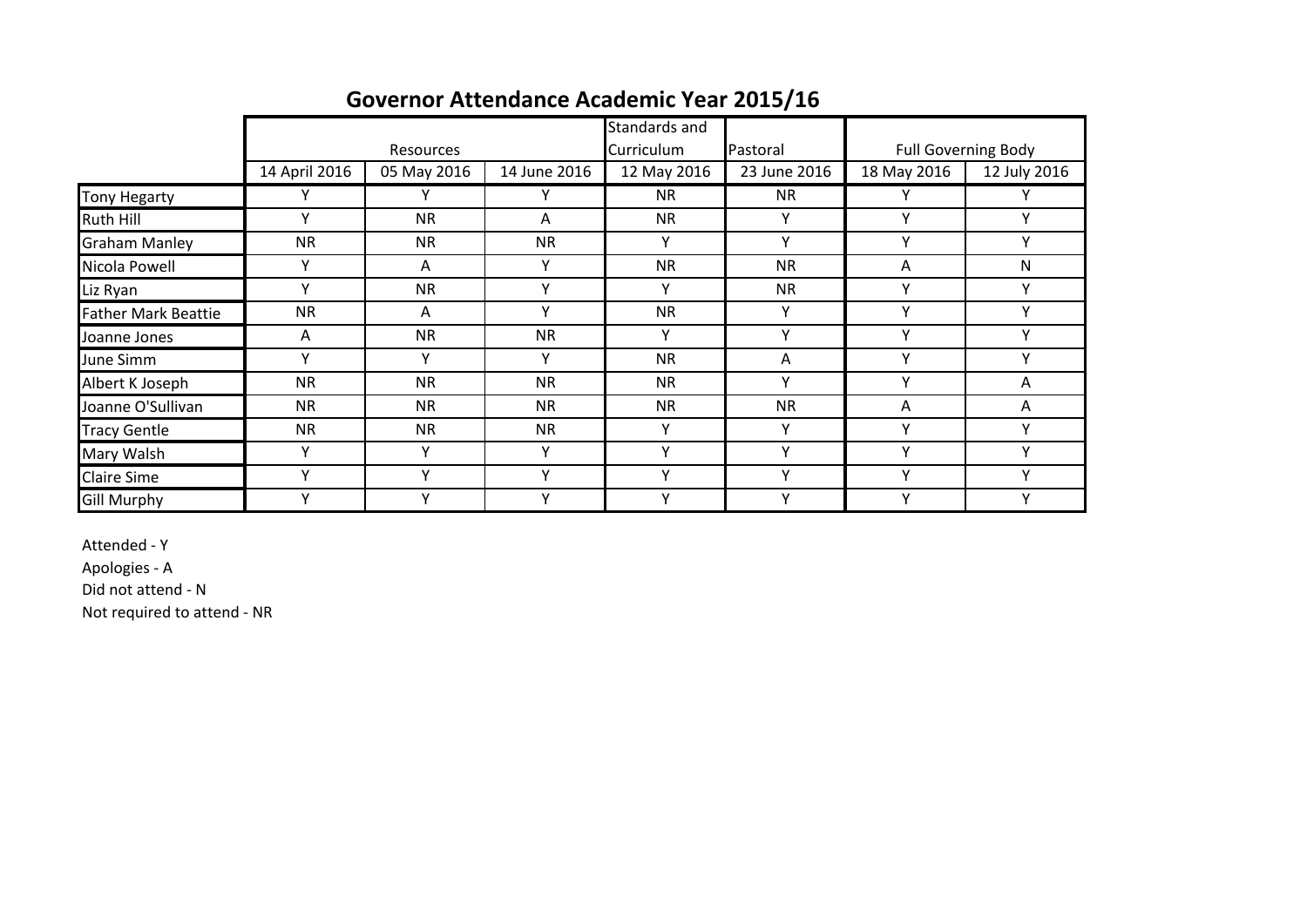|                            |              |              |              |                      |                      |                          |              |              |              | Performance |              |              |                     |              |
|----------------------------|--------------|--------------|--------------|----------------------|----------------------|--------------------------|--------------|--------------|--------------|-------------|--------------|--------------|---------------------|--------------|
|                            |              |              | Resources    |                      |                      | Standards and Curriculum |              | Pastoral     |              | Management  | Pay Review   |              | Full Governing Body |              |
|                            | 06/10/2016   | 21/11/2016   | 19/01/2017   | 27/04/2017           | 13/10/2016           | 09/03/2017               | 20/06/2017   | 18/10/2016   | 31/01/2017   | 10/11/2016  | 10/11/2016   | 03/11/2016   | 23/03/2017          | 29/06/2017   |
| <b>Tony Hegarty</b>        |              |              |              |                      | <b>NR</b>            | <b>NR</b>                | <b>NR</b>    | <b>NR</b>    | <b>NR</b>    | <b>NR</b>   | <b>NR</b>    |              | $\mathsf{A}$        |              |
| Ruth Hill                  | $\mathsf{A}$ | А            | $\mathbf{v}$ | $\ddot{\phantom{0}}$ | <b>NR</b>            | <b>NR</b>                | <b>NR</b>    | $\mathbf{v}$ | $\mathbf{v}$ |             |              |              | $\lambda$           |              |
| <b>Graham Manley</b>       | <b>NR</b>    | <b>NR</b>    | <b>NR</b>    | <b>NR</b>            | $\ddot{\phantom{a}}$ |                          |              | $\lambda$    |              |             |              |              | A                   |              |
| Nicola Powell              | $\lambda$    | $\mathbf{v}$ | $\mathbf{v}$ | А                    | <b>NR</b>            | <b>NR</b>                | <b>NR</b>    | <b>NR</b>    | <b>NR</b>    | <b>NR</b>   | <b>NR</b>    |              | $\mathbf{v}$        |              |
| Liz Ryan                   | $\cdot$      | N            | $\mathsf{A}$ | Resigned             | $\lambda$            | Resigned                 | Resigned     | <b>NR</b>    | <b>NR</b>    | N           | N            | $\mathsf{A}$ | Resigned            | Resigned     |
| <b>Father Mark Beattie</b> | $\mathsf{A}$ |              | $\checkmark$ |                      | <b>NR</b>            | <b>NR</b>                | <b>NR</b>    |              |              | <b>NR</b>   | <b>NR</b>    |              |                     |              |
| Joanne Jones               | <b>NR</b>    | <b>NR</b>    | <b>NR</b>    | <b>NR</b>            | $\lambda$            |                          | $\lambda$    | $\lambda$    | $\lambda$    | <b>NR</b>   | <b>NR</b>    |              | $\lambda$           |              |
| June Simm                  |              | A            | $\checkmark$ | $\checkmark$         | <b>NR</b>            | <b>NR</b>                | <b>NR</b>    | A            |              | <b>NR</b>   | <b>NR</b>    | $\mathsf{A}$ | $\mathsf{A}$        | $\mathsf{A}$ |
| Albert K Joseph            | <b>NR</b>    | <b>NR</b>    | <b>NR</b>    | <b>NR</b>            | <b>NR</b>            | <b>NR</b>                | <b>NR</b>    | $\mathbf{v}$ | $\lambda$    | <b>NR</b>   | <b>NR</b>    | A            | $\mathbf{v}$        | $\mathbf{v}$ |
| Joanne O'Sullivan          | <b>NR</b>    | <b>NR</b>    | <b>NR</b>    | <b>NR</b>            | A                    |                          | N            | <b>NR</b>    | <b>NR</b>    | <b>NR</b>   | <b>NR</b>    |              |                     | $\mathsf{A}$ |
| <b>Tracy Gentle</b>        | <b>NR</b>    | <b>NR</b>    | <b>NR</b>    | <b>NR</b>            | $\lambda$            | A                        | $\mathbf{v}$ | $\mathbf{v}$ | $\mathbf{v}$ | <b>NR</b>   | <b>NR</b>    |              | A                   | $\mathbf{v}$ |
| Mary Walsh                 | $\cdot$      | $\lambda$    | $\mathbf{v}$ | $\lambda$            |                      |                          | $\cdot$      |              | $\lambda$    | $\cdot$     | $\mathbf{v}$ |              |                     |              |
| <b>Claire Sime</b>         |              |              | $\checkmark$ |                      |                      |                          |              |              |              | <b>NR</b>   | <b>NR</b>    |              |                     |              |
| <b>Gill Murphy</b>         |              |              | $\checkmark$ | $\mathbf{v}$         |                      |                          | $\mathbf{v}$ | $\lambda$    |              | <b>NR</b>   | <b>NR</b>    |              | $\overline{ }$      | $\mathbf{v}$ |

Attended - Y Apologies - A

Did not attend - N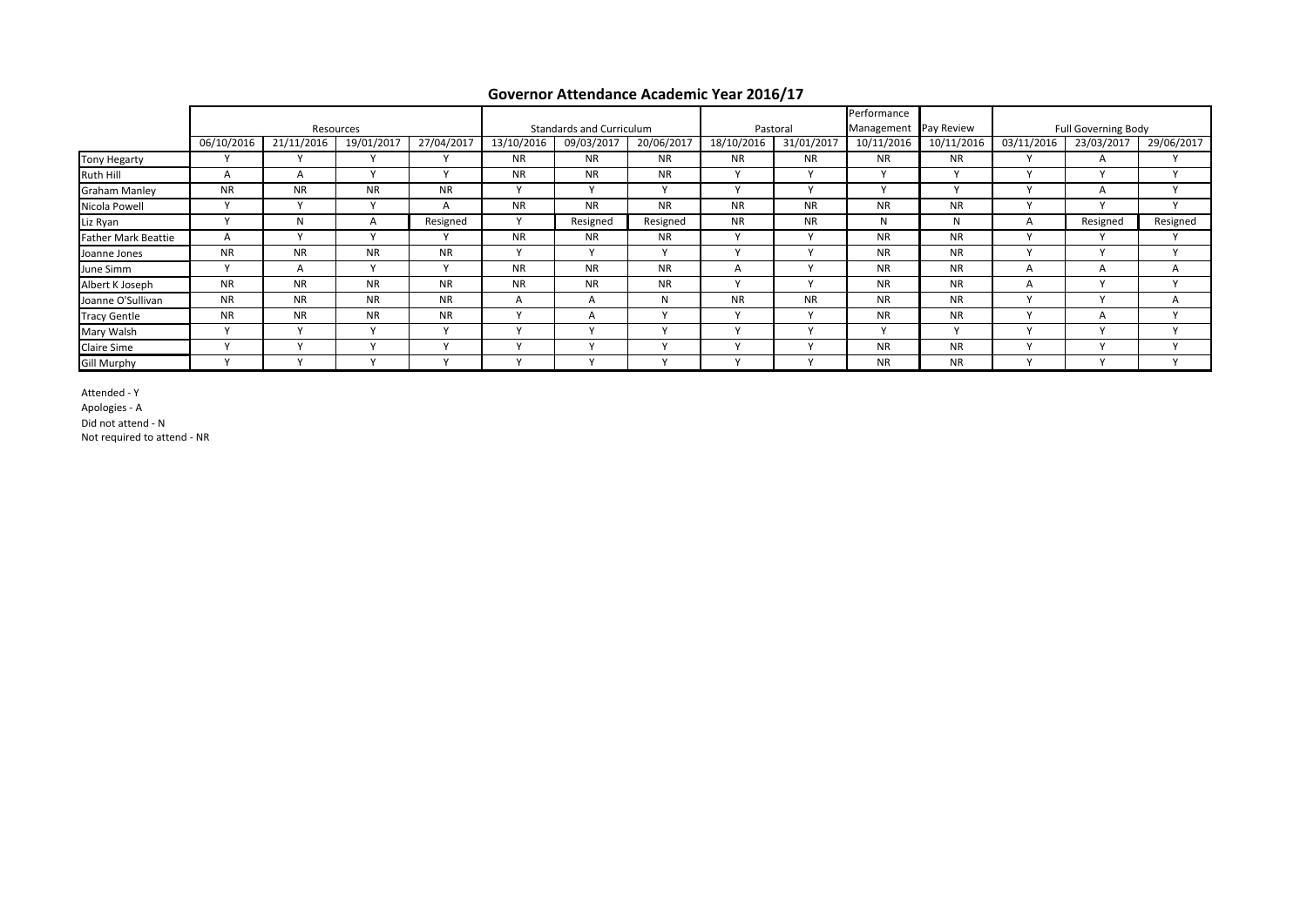#### **Governor Attendance Academic Year 2017/18**

|                            |              |            |                |            |                          |            | Performance          |              |              |                       |              |              |              |                     |              |
|----------------------------|--------------|------------|----------------|------------|--------------------------|------------|----------------------|--------------|--------------|-----------------------|--------------|--------------|--------------|---------------------|--------------|
|                            |              | Resources  |                |            | Standards and Curriculum |            |                      | Pastoral     |              | Management Pay Review |              |              |              | Full Governing Body |              |
|                            | 28/09/2017   | 22/02/2018 | 24/05/2018     | 19/10/2017 | 01/03/2018               | 01/05/2018 | 10/10/2017           | 30/01/2018   | 19/04/2018   | 07/11/2017            | 17/10/2017   | 02/11/2017   | 12/03/2018   | 24/05/2018          | 14/06/2018   |
| Tony Hegarty               |              |            |                |            |                          |            | <b>NR</b>            | <b>NR</b>    | $\mathbf{v}$ | <b>NR</b>             | <b>NR</b>    |              |              |                     |              |
| Ruth Hill                  | $\mathbf{v}$ | $\lambda$  | $\lambda$      | <b>NR</b>  | <b>NR</b>                | <b>NR</b>  | $\mathbf{v}$         | А            | $\mathsf{v}$ | $\mathbf{v}$          | $\checkmark$ | $\mathbf{v}$ | $\mathbf{v}$ | $\lambda$           | $\mathbf{v}$ |
| <b>Graham Manley</b>       | <b>NR</b>    | <b>NR</b>  | <b>NR</b>      | $\lambda$  | $\mathbf{v}$             |            | $\lambda$            | $\lambda$    | $\mathbf v$  | $\lambda$             | $\mathbf v$  | $\lambda$    | $\mathbf v$  |                     | $\lambda$    |
| Nicola Powell              | A            | $\lambda$  | $\overline{A}$ | <b>NR</b>  | <b>NR</b>                | <b>NR</b>  | <b>NR</b>            | <b>NR</b>    | <b>NR</b>    | <b>NR</b>             | <b>NR</b>    | $\mathbf{v}$ | $\lambda$    | $\lambda$           | $\lambda$    |
| <b>Father Mark Beattie</b> | $\mathbf{v}$ | N          | $\lambda$      | <b>NR</b>  | <b>NR</b>                | <b>NR</b>  | $\sqrt{ }$           | А            | $\vee$       | <b>NR</b>             | <b>NR</b>    | $\mathbf{v}$ | $\mathbf{v}$ |                     |              |
| Joanne Jones               | <b>NR</b>    | <b>NR</b>  | <b>NR</b>      | $\lambda$  | $\mathbf v$              | $\lambda$  | $\lambda$            | $\mathbf{v}$ | $\mathsf{A}$ | $\mathbf{v}$          | $\mathsf{v}$ | $\mathbf{v}$ | $\mathbf{v}$ |                     | $\lambda$    |
| June Simm                  | $\mathbf{v}$ | A          | $\lambda$      | <b>NR</b>  | <b>NR</b>                | <b>NR</b>  | $\lambda$            | $\mathbf{v}$ | А            | <b>NR</b>             | <b>NR</b>    | $\mathbf v$  |              | $\lambda$           | A            |
| Albert K Joseph            | <b>NR</b>    | <b>NR</b>  | <b>NR</b>      | <b>NR</b>  | <b>NR</b>                | <b>NR</b>  | А                    | А            | $\checkmark$ | <b>NR</b>             | <b>NR</b>    | $\mathbf{v}$ | A            |                     |              |
| Joanne O'Sullivan          | <b>NR</b>    | <b>NR</b>  |                | N          | N                        |            | <b>NR</b>            | <b>NR</b>    |              | <b>NR</b>             | <b>NR</b>    | A            |              |                     |              |
| Elizabeth Williams         |              |            |                |            |                          |            |                      |              |              |                       |              |              |              |                     |              |
| Colin Flood                |              |            |                |            |                          |            |                      |              |              |                       |              |              |              |                     |              |
| <b>Tracy Gentle</b>        | <b>NR</b>    | <b>NR</b>  | <b>NR</b>      |            | $\mathsf{A}$             |            |                      |              |              | <b>NR</b>             | <b>NR</b>    | $\lambda$    |              |                     |              |
| Mary Walsh                 | $\mathbf{v}$ | $\cdot$    | $\lambda$      |            |                          |            | $\ddot{\phantom{1}}$ |              | $\mathbf{v}$ | $\vee$                | $\checkmark$ | $\lambda$    |              | $\lambda$           |              |
| Vacancy                    |              |            |                |            |                          |            |                      |              |              |                       |              |              |              |                     |              |
| Claire Sime                | $\lambda$    |            | $\lambda$      | $\cdot$    | $\ddot{\phantom{1}}$     |            | $\ddot{\phantom{1}}$ | $\lambda$    | $\mathbf{v}$ | $\lambda$             | $\mathbf{v}$ | $\lambda$    | $\mathbf{v}$ | $\lambda$           | $\lambda$    |
| <b>Gill Murphy</b>         | $\mathbf{v}$ | $\cdot$    | $\lambda$      | $\cdot$    |                          |            | $\lambda$            | $\lambda$    | $\mathbf{v}$ | $\mathbf{v}$          | $\mathbf{v}$ | $\lambda$    | $\lambda$    | $\lambda$           | $\mathbf{v}$ |

Attended - Y Apologies - A Did not attend - N Not required to attend - NR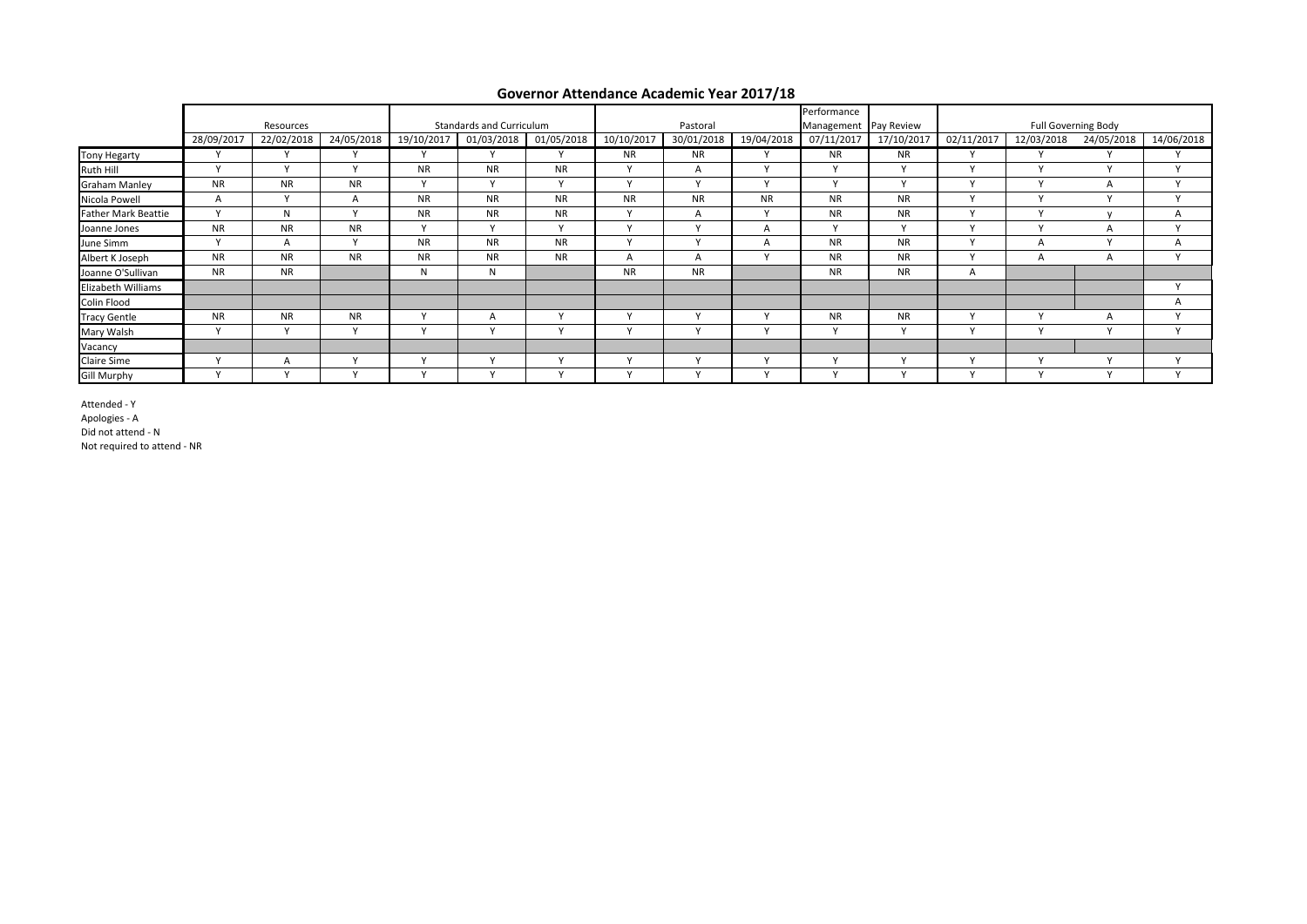|                      |              |              |              |                                 |                |              |              |              | Performance  |                       |              |                            |              |
|----------------------|--------------|--------------|--------------|---------------------------------|----------------|--------------|--------------|--------------|--------------|-----------------------|--------------|----------------------------|--------------|
|                      |              | Resources    |              | <b>Standards and Curriculum</b> |                |              |              | Pastoral     |              | Management Pay Review |              | <b>Full Governing Body</b> |              |
|                      | 27/09/2018   | 31/01/2019   | 23/05/2019   | 11/10/2018                      | 28/02/2019     | 18/06/2019   | 06/11/2018   | 14/02/2019   |              |                       | 21/11/2018   | 19/03/2019                 | 04/07/2019   |
| <b>Tony Hegarty</b>  | v            | $\mathbf{v}$ |              |                                 | $\mathbf{v}$   | A            | $\mathbf v$  | <b>NR</b>    | <b>NR</b>    | <b>NR</b>             |              | $\mathbf{v}$               | $\mathbf v$  |
| Ruth Hill            | Y            | $\mathbf{v}$ | $\mathbf{v}$ | <b>NR</b>                       | <b>NR</b>      | <b>NR</b>    | $\mathbf v$  | <b>NR</b>    | $\mathsf{v}$ | $\mathbf v$           | $\lambda$    | $\mathbf{v}$               | $\mathsf{v}$ |
| <b>Graham Manley</b> | <b>NR</b>    | <b>NR</b>    | <b>NR</b>    | $\mathbf{v}$                    | $\mathbf{v}$   | v            | $\mathbf{v}$ | Υ            | $\mathsf{v}$ | $\mathbf{v}$          | $\mathbf{v}$ | $\mathbf{v}$               | $\mathbf{v}$ |
| Nicola Powell        | $\mathsf{v}$ |              |              |                                 |                |              |              |              |              |                       |              |                            |              |
| Joanne Jones         | <b>NR</b>    | <b>NR</b>    | <b>NR</b>    | $\lambda$                       | $\overline{ }$ | $\mathbf v$  | $\checkmark$ | v            | $\mathsf{v}$ | $\mathbf{v}$          | $\lambda$    | $\mathbf{v}$               | A            |
| June Simm            | Y            | $\mathbf v$  | $\mathbf{v}$ | <b>NR</b>                       | A              | A            | N            | $\mathsf{v}$ | <b>NR</b>    | <b>NR</b>             |              | $\mathbf{v}$               | $\checkmark$ |
| Albert K Joseph      | <b>NR</b>    | <b>NR</b>    | <b>NR</b>    | <b>NR</b>                       | <b>NR</b>      | <b>NR</b>    | $\checkmark$ | N            | <b>NR</b>    | <b>NR</b>             | А            | $\mathbf{v}$               | $\mathbf{v}$ |
| Elizabeth Williams   | <b>NR</b>    | <b>NR</b>    | <b>NR</b>    | <b>NR</b>                       | <b>NR</b>      | <b>NR</b>    | <b>NR</b>    | $\mathsf{v}$ | <b>NR</b>    | <b>NR</b>             | $\mathbf{v}$ | $\mathbf{v}$               | $\mathbf{v}$ |
| Colin Flood          | <b>NR</b>    | <b>NR</b>    | <b>NR</b>    | $\lambda$                       | A              | A            | <b>NR</b>    | <b>NR</b>    | <b>NR</b>    | <b>NR</b>             | $\mathbf{v}$ | $\mathbf{v}$               | $\mathbf{v}$ |
| <b>Tracy Gentle</b>  | <b>NR</b>    | <b>NR</b>    | <b>NR</b>    |                                 |                | $\mathbf{v}$ | $\mathbf{v}$ | v            | <b>NR</b>    | <b>NR</b>             | $\lambda$    | $\lambda$                  | $\mathbf{v}$ |
| Mary Walsh           | Y            | $\mathbf{v}$ | $\mathbf{v}$ |                                 | $\lambda$      | $\mathbf{v}$ | A            | Υ            | Y            | $\mathbf v$           | $\lambda$    | $\lambda$                  | $\mathbf{v}$ |
| Vacancy              |              |              |              |                                 |                |              |              |              |              |                       |              |                            |              |
| Vacancy              |              |              |              |                                 |                |              |              |              |              |                       |              |                            |              |
| <b>Claire Sime</b>   | $\checkmark$ | A            |              |                                 |                |              |              |              | <b>NR</b>    | <b>NR</b>             |              |                            | $\mathbf{v}$ |
| <b>Gill Murphy</b>   | $\checkmark$ |              |              |                                 |                |              | $\mathbf v$  | $\checkmark$ | <b>NR</b>    | <b>NR</b>             |              | $\mathbf{v}$               | $\mathbf v$  |

### **Governor Attendance Academic Year 2018/19**

Attended - Y

Apologies - A

Did not attend - N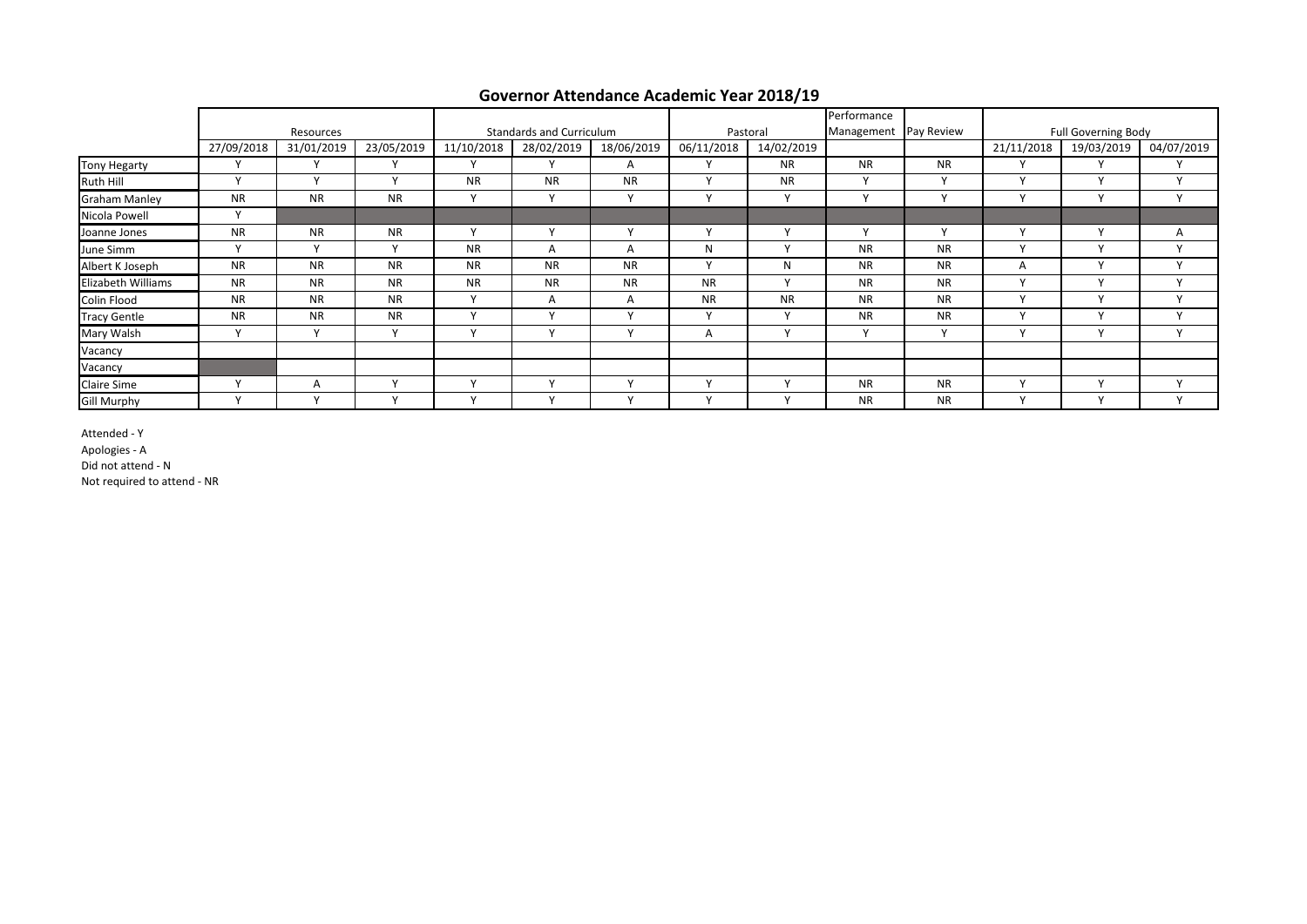#### **Governor Attendance Academic Year 2019/20**

|                      | Resources            |                      |  | Performance<br>Hub/Covid<br>Standards and Curriculum<br>Management Pay Review |  |  |            |            |            |                      | <b>Full Governing Body</b> |  |                      |            |            |            |            |
|----------------------|----------------------|----------------------|--|-------------------------------------------------------------------------------|--|--|------------|------------|------------|----------------------|----------------------------|--|----------------------|------------|------------|------------|------------|
|                      | 26/09/2019           | 10/03/2020           |  | 21/11/2019                                                                    |  |  | 21/04/2019 | 19/05/2020 | 09/06/2020 | 23/06/2020           | 07/07/2020                 |  | 17/10/2019           | 19/09/2019 | 10/12/2019 | 26/03/2020 | 25/06/2020 |
| <b>Tony Hegarty</b>  |                      |                      |  |                                                                               |  |  |            |            |            |                      |                            |  | <b>NR</b>            |            |            | <b>CV</b>  | CV         |
| Ruth Hill            | $\ddot{\phantom{0}}$ |                      |  | <b>NR</b>                                                                     |  |  |            |            |            |                      | $\ddot{\phantom{0}}$       |  | $\lambda$            |            |            | <b>CV</b>  | <b>CV</b>  |
| <b>Graham Manley</b> | <b>NR</b>            | <b>NR</b>            |  | A                                                                             |  |  | <b>NR</b>  |            |            |                      |                            |  | $\ddot{\phantom{1}}$ |            |            | <b>CV</b>  | <b>CV</b>  |
| Joanne Jones         | <b>NR</b>            | <b>NR</b>            |  |                                                                               |  |  | <b>NR</b>  |            |            |                      | N                          |  | A                    |            |            | <b>CV</b>  | <b>CV</b>  |
| June Simm            | $\mathsf{A}$         | A                    |  |                                                                               |  |  | <b>NR</b>  | <b>NR</b>  | <b>NR</b>  | <b>NR</b>            |                            |  | <b>NR</b>            | A          |            | <b>CV</b>  | <b>CV</b>  |
| Albert K Joseph      | <b>NR</b>            | <b>NR</b>            |  |                                                                               |  |  | <b>NR</b>  | <b>NR</b>  | <b>NR</b>  | <b>NR</b>            | N                          |  | <b>NR</b>            |            |            | <b>CV</b>  | <b>CV</b>  |
| Elizabeth Williams   | N                    | A                    |  |                                                                               |  |  | <b>NR</b>  | <b>NR</b>  | <b>NR</b>  | <b>NR</b>            | $\ddot{\phantom{0}}$       |  | <b>NR</b>            |            |            | <b>CV</b>  | <b>CV</b>  |
| Colin Flood          | <b>NR</b>            | <b>NR</b>            |  | $\ddot{\phantom{1}}$                                                          |  |  | <b>NR</b>  | <b>NR</b>  | <b>NR</b>  | <b>NR</b>            | N                          |  | <b>NR</b>            |            |            | <b>CV</b>  | <b>CV</b>  |
| <b>Tracy Gentle</b>  | <b>NR</b>            | <b>NR</b>            |  | $\lambda$                                                                     |  |  | <b>NR</b>  | <b>NR</b>  | <b>NR</b>  | <b>NR</b>            | $\ddot{\phantom{0}}$       |  | <b>NR</b>            | A          |            | <b>CV</b>  | <b>CV</b>  |
| Mary Walsh           | $\ddot{\phantom{0}}$ | $\ddot{\phantom{1}}$ |  | $\lambda$                                                                     |  |  |            |            |            | $\ddot{\phantom{0}}$ | $\ddot{\phantom{0}}$       |  |                      |            |            | <b>CV</b>  | <b>CV</b>  |
| Vacancy              |                      |                      |  |                                                                               |  |  |            |            |            |                      |                            |  |                      |            |            |            |            |
| Vacancy              |                      |                      |  |                                                                               |  |  |            |            |            |                      |                            |  |                      |            |            |            |            |
|                      |                      |                      |  |                                                                               |  |  |            |            |            |                      |                            |  |                      |            |            |            |            |
| <b>Claire Sime</b>   | $\ddot{\phantom{0}}$ |                      |  |                                                                               |  |  |            |            |            |                      |                            |  |                      |            |            |            |            |
| Donna Hay            |                      |                      |  |                                                                               |  |  | <b>NR</b>  | <b>NR</b>  | <b>NR</b>  | <b>NR</b>            |                            |  |                      |            |            | <b>CV</b>  | <b>CV</b>  |

Attended - Y Apologies - A Did not attend - N Not required to attend - NR Cancelled due to COVID - CV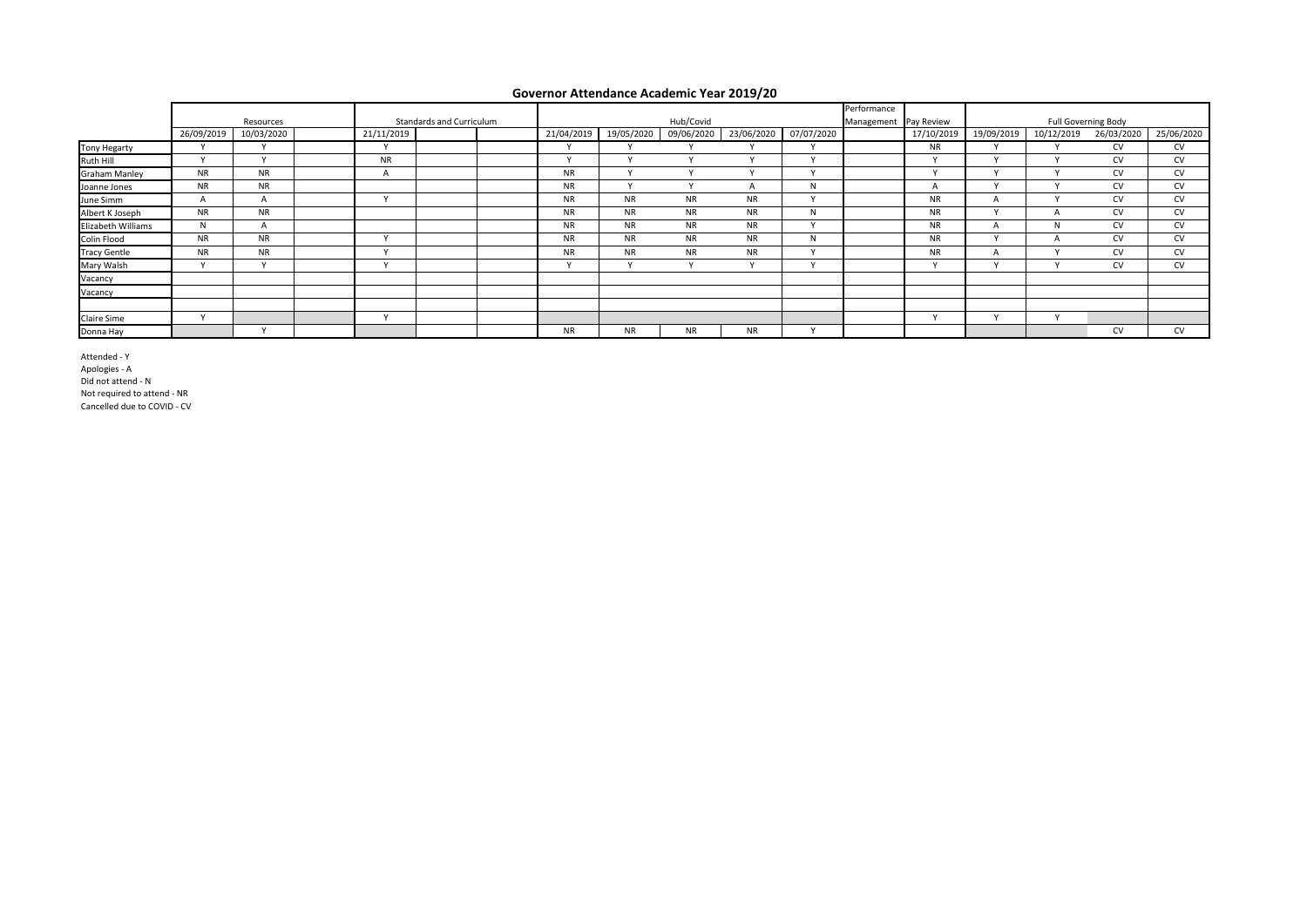|                    |              |              |            |              |                          | Performance  |              |              |                            |              |              |
|--------------------|--------------|--------------|------------|--------------|--------------------------|--------------|--------------|--------------|----------------------------|--------------|--------------|
|                    |              | Resources    |            |              | Standards and Curriculum | Management   | Pay Review   |              | <b>Full Governing Body</b> |              |              |
|                    | 08/10/2020   | 11/02/2021   | 20/05/2021 | 19/11/2020   |                          |              | 20/10/2020   | 17/09/2020   | 10/12/2020                 | 08/03/2021   | 24/06/2021   |
| Tony Hegarty       |              | Υ            |            | $\checkmark$ |                          | <b>NR</b>    |              |              |                            |              |              |
| Ruth Hill          | $\mathsf{v}$ | Y            |            | <b>NR</b>    |                          | Y            | v            | $\mathsf{v}$ | $\lambda$                  | $\mathbf v$  | A            |
| Graham Manley      | <b>NR</b>    | <b>NR</b>    |            | $\checkmark$ |                          | $\checkmark$ | ٧            | $\checkmark$ | A                          | $\checkmark$ | A            |
| Joanne Jones       | <b>NR</b>    | <b>NR</b>    |            | $\mathbf v$  |                          | $\checkmark$ | $\checkmark$ | A            |                            |              |              |
| June Simm          |              | $\mathsf{v}$ |            | $\mathbf{v}$ |                          | <b>NR</b>    | <b>NR</b>    | Α            | $\cdot$                    | А            |              |
| Albert K Joseph    | A            | N            |            | <b>NR</b>    |                          | <b>NR</b>    | <b>NR</b>    | Α            | A                          | $\mathbf{v}$ | N            |
| Elizabeth Williams | A            | $\mathsf{v}$ |            | <b>NR</b>    |                          | <b>NR</b>    | <b>NR</b>    | $\checkmark$ | $\lambda$                  | $\mathbf{v}$ | A            |
| Colin Flood        | <b>NR</b>    | <b>NR</b>    |            | N            |                          | <b>NR</b>    | <b>NR</b>    | N            | N                          |              | $\checkmark$ |
| Tracy Gentle       | <b>NR</b>    | <b>NR</b>    |            | $\mathsf{v}$ |                          | <b>NR</b>    | <b>NR</b>    | $\checkmark$ | A                          | $\mathbf{v}$ | $\mathsf{v}$ |
| Mary Walsh         | $\mathbf v$  | Υ            |            | $\mathbf{v}$ |                          | Y            | Υ            | $\mathbf{v}$ | $\lambda$                  | A            | $\checkmark$ |
| Vacancy            |              |              |            |              |                          |              |              |              |                            |              |              |
| Vacancy            |              |              |            |              |                          |              |              |              |                            |              |              |
|                    |              |              |            |              |                          |              |              |              |                            |              |              |
| Donna Hay          | $\checkmark$ | v            |            | $\checkmark$ |                          |              | Y            | $\mathbf{v}$ | $\lambda$                  |              |              |
|                    |              |              |            |              |                          |              |              |              |                            |              |              |

# **Governor Attendance Academic Year 2020/21**

Attended - Y

Apologies - A

Did not attend - N